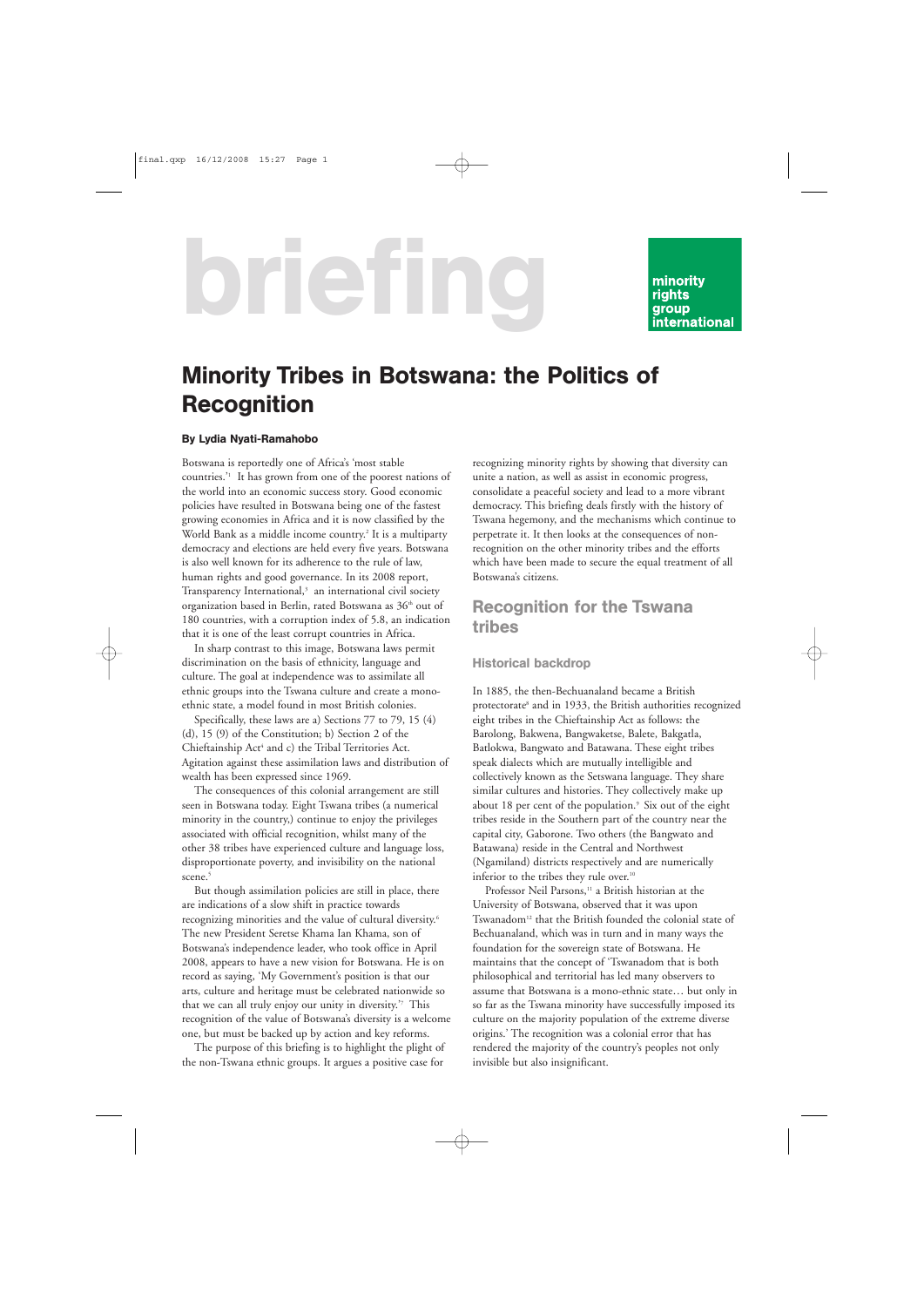Recognized tribes enjoy linguistic and cultural rights not enjoyed by the non-recognized tribes. These include access to the institution of chieftaincy, permanent membership to the House of Chiefs as of right, group rights to land, territorial and ethnic identity, a celebration of one's culture in the public domain and the use of one's language in education and the media.

#### **Chieftaincy**

In Botswana, chiefs are viewed as the custodians of the culture of the people. Part of their role includes upholding the moral and ethical standards of the community, and performing traditional rites and ceremonies.<sup>13</sup> Formal recognition of a tribe, therefore, is recognition of the culture of the people. It means that the tribal group can designate a chief, in accordance with their customs at the district level and the Minister will then recognize him or her at a traditional ceremony. S/he is then placed on the government's pay roll. This chief can be consulted on matters that affect the well-being of the people and through the permanent membership to the House of Chiefs provided for in sections 77 to 79 of the Constitution, they are able to advize Parliament on tribal matters. The recognized chiefs of the eight Tswana tribes rule over other tribes whose chiefs are not recognized. They have the powers to recommend to government the appointment of sub-chiefs, senior chiefs' representatives and headmen.

Since independence, none of the non-Tswana tribes have had their chief recognized as per this process. While some non-Tswana tribes have designated their chiefs in accordance with their customs, government has not recognized them. For instance, the Bekuhane<sup>14</sup> tribe from the Chobe district in the North-East of the country designated their chief, Chief Sinvula, in 1968. The tribe staged a celebratory ceremony, but only the District Commissioner attended. Chiefs of the Tswana tribes and the Minister of Local Government did not attend. The Government owned monthly magazine *Kutlwanao* reflected on the occasion 18 years later, and referred to him as a subchief.15 He was however admitted to the House of Chiefs on a five year term, which was renewed until 1994 when he was voted out and replaced by Sub-Chief Mologasile, from the Tswana-speaking Batawana tribe. This demonstrated that being admitted to the House of Chiefs on a five year term is no guarantee for recognition of a chief and his tribe, or recognition of their culture.

When the Wayeyi designated their chief in 1999, no government officials attended the traditional ceremony, and the national radio station was banned from giving a live coverage of the event. The Wayeyi later embarked on legal action which was to have far-reaching effects. Eventually it led to the Bogosi Act - which allowed for recognition of non-Tswana tribes and their chiefs - replacing the Chieftainship Act. However, the precise scope of the Bogosi Act is uncertain, and ultimately its implementation will depend on political will to tackle the current imbalances on the part of Botswana's ruling elite.

#### The House of Chiefs

Under the original provisions of the Constitution, the House of Chiefs consisted of three categories of membership. First, eight ex-officio members who were the chiefs of the eight Tswana tribes, (as indicated above, this membership was permanent and of right); second, four elected members who were elected from the sub-chiefs in the four former Crown lands; and third, three specially elected members who need not have any tribal association. These provisions were amended in 2005. However, the amended provisions (while expanding the membership of the House,) did nothing to end discrimination. Membership remains subject to a three tier system consisting of the chiefs of the eight areas belonging to the Tswana tribes and of the four former Crown lands, five persons appointed by the President, and a maximum of twenty people selected by regional electoral colleges, who serve for five terms each.

The superficial nature of the constitutional amendments can be seen in Section 78 (1). The amendments replace references to particular named Tswana tribes to those who are chiefs of particular areas. But the areas are still those dominated by Tswana chiefs. Thus, whilst less overtly discriminatory, the effect is still the same. Similarly, on paper, it was a positive step to give the four minoritydominated former crown lands the option of nominating a permanent chief to the House, or to elect regional representatives for a five year term.16 In practice, they elected representatives for a five year term, a less powerful position compared to having a recognized chief of equal status with the Tswana chiefs.

Moreover, although it is positive that the 22 minority dominated regions were accorded the opportunity to elect a member to the House for a five year term, these members are not elected by the people in the region but by subchiefs and headmen who belong to that region. This system is still open to Tswana control as the sub-chiefs and headmen are supervised by the Tswana chief. The tribes in the twenty-two regions also continue to be unrecognized under the Constitution. Therefore, although the House of Chiefs has expanded under the new provisions from 15 to a maximum of 37 after the Constitutional amendments, there still remains no recognition of any other ethnic group besides the usual eight Tswana tribes.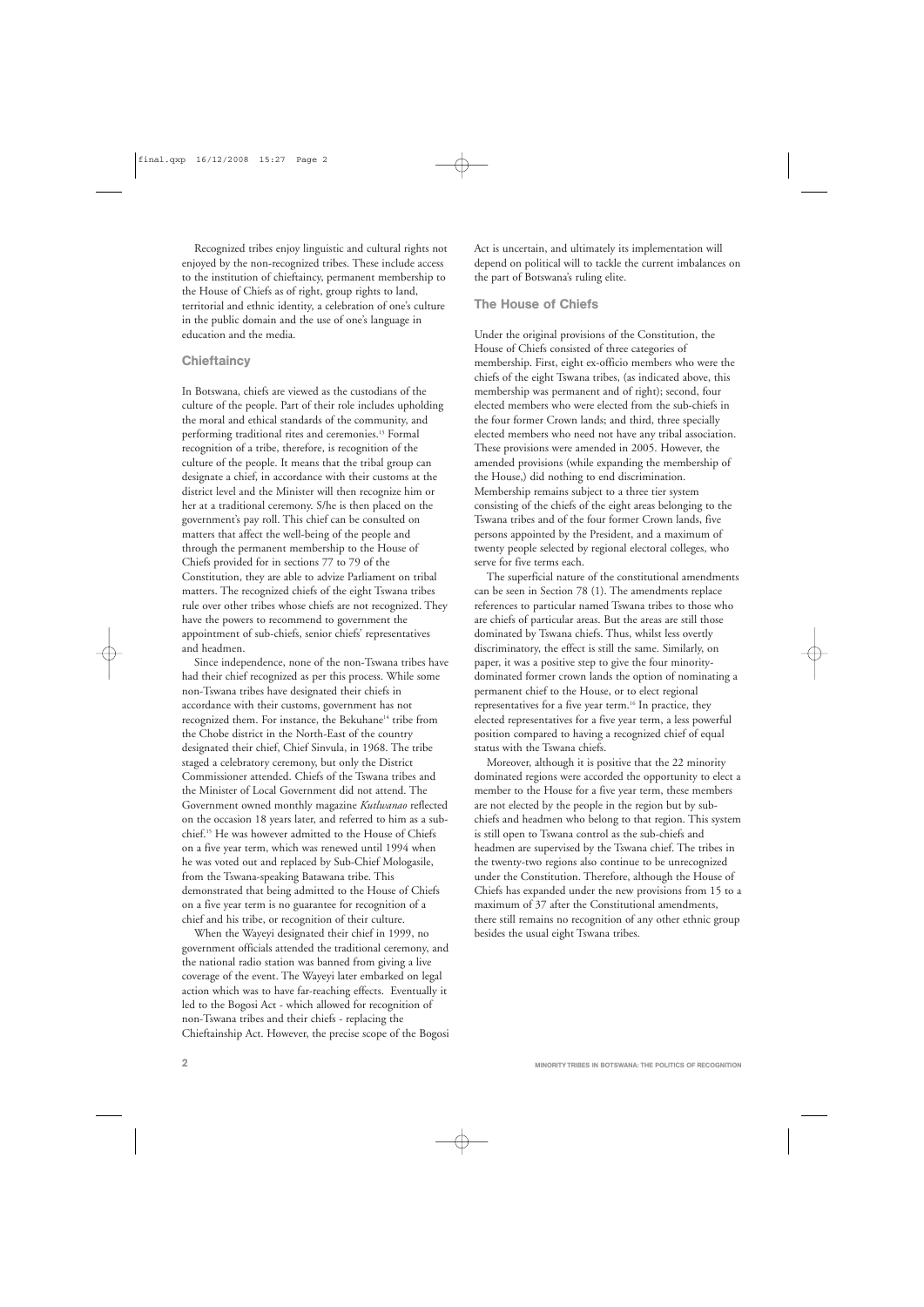## Rights to Tribal Territory, Land and Identity

#### Tribal Territory

Land, territory and identity form the core of recognition and non-recognition of tribes in Botswana. The Tribal Territories Act of 1933 created boundaries called tribal territories which are currently referred to as 'districts'.17 The territories were named after the recognized Tswana tribes.18 For instance, reference to Kgatleng district in the South-East means the land of the Bakgatla tribe and thus accords to them group ownership rights. Only one of the eight tribes did not have a territory, the Barolong tribe. This omission was addressed during the 2005 review of the Constitution and they now have a territory as stated in the new Section 77 (1). A similar approach was, however, not extended to the non-Tswana tribes who have been omitted since colonial times.

The Chiefs of the eight Tswana tribes reside in major villages or towns within each territory, which are officially identified and referred to as belonging to these tribes. For instance, the recent Botswana Review of Commerce and Industry, published in cooperation with the Ministry of Trade and Industry, stated that, 'Maun is the tribal capital of the Batawana.'19 In reality, Maun – the tourism capital of Botswana and the administrative centre of the northern Ngamiland – is dominated by the Wayeyi tribe and significant numbers of other tribes such as the Herero and Mbukushu can also be found there.20 However, due to the assimilation policy, they are not recognized and, since its establishment in 1915, Maun is seen to belong to the recognized Batawana tribe.

The review of the Constitution transferred the concept of tribal territory from the old Chieftainship Act to the Constitution. All 'tribal territories' as defined in the Tribal Territories Act and Section 2 of the old Chieftainship Act, were transferred into Section 77 (1) of the amended Constitution and each territory resumed the names of the eight Tswana speaking tribes, thus making their supremacy both cultural and territorial. Another effect of the change was to make the discrimination more difficult to challenge in a court of law because these provisions are now embedded within Botswana's state Constitution.

#### Land Boards

In 1970, The Tribal Land Act<sup>21</sup> was enacted and it established Land Boards to regulate, allocate and manage the use of land. These Boards were also named after the eight recognized Tswana tribes, thus further fostering the Tswana identity, sovereignty and control over resources. For instance, the Tawana Land Board was named after the Batawana tribe and the Ngwaketsi Land Board, after the

Bangwaketsi tribe. All land certificates issued to individuals state that the piece of land is situated in a specific tribal territory. For instance, if an individual is allocated a piece of residential plot in the Central district, the certificate would read, 'Situated in the Bangwato Tribal area'. In this way, the Tswana identity is projected and preserved even though over 20 other tribes reside in the Central district. These other tribes are not recognized but sub-classified under the Bangwato tribe. 'We are regarded as aliens in our own country, it makes me feel like a non-citizen when I look at my land certificate,' said a Kalanga headman.<sup>22</sup>

The Tswana chiefs are ex-officio members of the Land Boards. As such they participate and influence decisions about land use and land allocation. Since independence, the post of Land Board Secretary, the chief executive of each Land Board in each territory, has been held by mainly the Tswana tribes, through ministerial appointments without advertisement or competition. Of the 12 Land Board Secretaries currently in post, nine are Tswana and only three are Kalanga, and no other ethnic group has held the position. Tswana chiefs are also ex-officio members of the District Council Boards and as such they participate and influence developments in the district. The concept of tribal territory coupled with group rights, and participation in the decision making process, has provided the basis for the Tswana to control resources on behalf of the state and strengthened their ethnic identity in a hegemonic sense.

#### Ethnic and national identities

Typically, the Tswana elite have dealt with the issue of non-Tswana ethnic identity by framing it in negative terms. Those who raise these issues are fomenting 'tribalism' and traditionally viewed as divisive by Botswana's Presidents. Assimilation has been endorsed as desirable, at the highest levels. Former President Mogae is reported to have said that all people who live in the Central District should consider themselves Bangwato,<sup>23</sup> thus enforcing Ngwato hegemony over tribes such as Basarwa, Bakalanga, Babirwa, Batswapong and others who reside in the various subregions of the Central district.

Attempts to deny Botswana's ethnic diversity fly in the face of international human rights norms and standards; for example, Article 1 of the UN Declaration on Rights of Peoples belonging to National or Ethnic, Religious and Linguistic Minorities (UNDM) places states under an obligation to protect ethnic, cultural and linguistic identity, as well as create conditions for the promotion of that identity.

But denial of that identity is not just a breach of international legal undertakings; it is also deeply offensive to individual citizens belonging to non-recognized tribes. When asked, 'What hurts you most on the issue of minorities?' a resident of Seleka village in the Tswapong region in Eastern Botswana said, 'To be called Matswapong'. In Setswana, the prefix ma-, when it refers to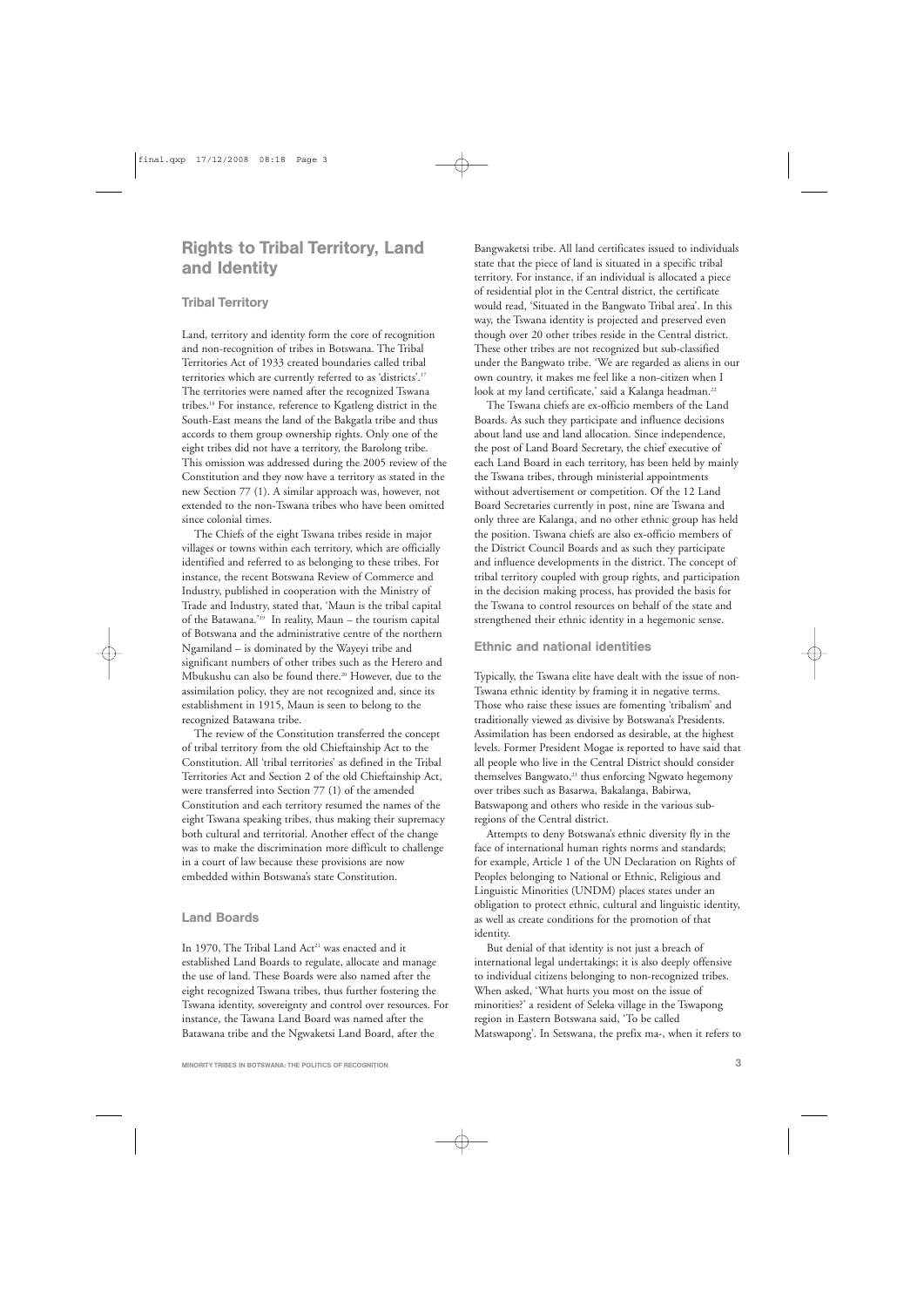tribes, is derogatory. This issue was also highlighted by a Wayeyi community leader in Sepopa who said, 'We the Wayeyi are despised, we are called *makuba* and we cannot have a chief, and they say this is democracy.'24 When asked what he would say to President Mogae if he met him, a 13 year-old boy from Gumare in the Northwest said, 'I would tell him that I would like to be a Muyeyi because my parents are Wayeyi.'25

Botswana's language policy provides another mechanism for reinforcing Tswana hegemony over other ethnic groups. English is the official language, and Setswana is understood (although not officially stated) to be the national language. None of the other 26 languages is permitted in public life such as schools, radio and the *kgotla* (traditional court) and other social services. Tswana-speaking public officers such as nurses, teachers and the police are posted to non-Tswana villages. They use Setswana and apply Tswana customs in the deliverance of their services. 'My daughter's name is Maya and the nurse translated it into Setswana and wrote it on her card as Otsile', reported a workshop participant.<sup>26</sup>

The assimilationist policy was meant to build a monocultural nation. But it is being resisted by minority communities. 'I am finding it hard to appreciate Setswana, especially in school, because I am Kalanga,' said a caller on a radio program that was addressing the issue of why people prefer English to Setswana.<sup>27</sup> Such attitudes suggest that national identity would be strengthened, not weakened by a more inclusive approach.

#### The media

The state-run and private media have also been an important vehicle for reinforcing Tswana control. Setswana is the only local language on the media. This policy has served to promote Tswana culture while other cultures remain invisible. The state owned Radio Botswana operates two stations RB1 and RB2. The government also publishes The Botswana Daily News, an English-language newspaper that is distributed free of charge across the country and has a Setswana section. Currently, there are three private radio stations but they are state-assisted and they operate within government policies. There are about seven privately owned English language newspapers.

There have been examples of censorship. For instance, a documentary on the history of Botswana which had been airing every Wednesday in 2005 was, on the instructions of the Director,<sup>28</sup> edited to remove sections that addressed the plight of the non-Tswana tribes as well as the San people. The sections featured members of non-Tswana groups, and detailed the struggle for recognition by minority groups in Botswana. 'Our histories seem not important and our children seem not to have the right to know about it – the government is fighting us,'29 said one of the leaders of the associations.

However, some progress is being made. In recent years, primary school radio lessons do refer to the histories,

cultures, traditions, norms and values of the non-Tswana,<sup>30</sup> though this is done less frequently compared to the Tswana tribes. 'They are trying these days,' stated a school teacher.<sup>31</sup>

Importantly, the government is now considering a language policy that will introduce the use of local languages in schools. The Report on Compliance with the International Covenant on Civil and Political Rights (ICCPR)32 summarized the response from the Minister of Justice, Defense and Security, Honorable Pandu Skelemani on the issue as follows, 'Funds permitting, pre-primary education would be introduced under the National Development Plan 10, which would open the way for other languages to be taught. In that case, children would be taught in the language dominant in the area where their schools were located.'33

This move is not only desirable in terms of compliance with international legal norms, but also a matter of practical necessity. For example, despite the devastating prevalence of HIV/Aids in Botswana, (the country has the second highest-rate of adult infection in the world,) the public messages on HIV/AIDS have been communicated in Setswana and English only, and the majority of the peoples' languages have not been utilized to address the pandemic.

## Effects of non-recognition on Minority Tribes

About 37 other tribes exist in Botswana, though the state does not recognize them. The total non-Tswana population is generally estimated at about 60 per cent.<sup>34</sup> However, some scholars have put it much higher than - possibly as high as 90 per cent.<sup>35</sup> In Botswana, therefore, the ethnic and linguistic minorities are the numerical majority. As a consequence of the discrimination they face, minority tribes have experienced cultural erosion and invisibility as citizens. Lack of recognition has also led to the inadequate provision of social services, such as education, in rural and minority dominated areas,<sup>36</sup> resulting in disproportionately high levels of poverty. There are also governance issues, with the imposition Tswana chiefs and headmen onto the non-Tswana giving rise to conflict. These are discussed in more detail below.

#### Regional disparities and poverty

The main hospitals, senior secondary schools and government departments are concentrated in the Southern part of the country within a 50km radius of the capital, Gaborone. Other parts of the country, including minoritydominated ones, lack critical services. For instance, there is only one hospital in the Northwest district which has a population of 122,000. 'That is caused by discrimination,' stated a traditional leader in the Chobe district.<sup>37</sup>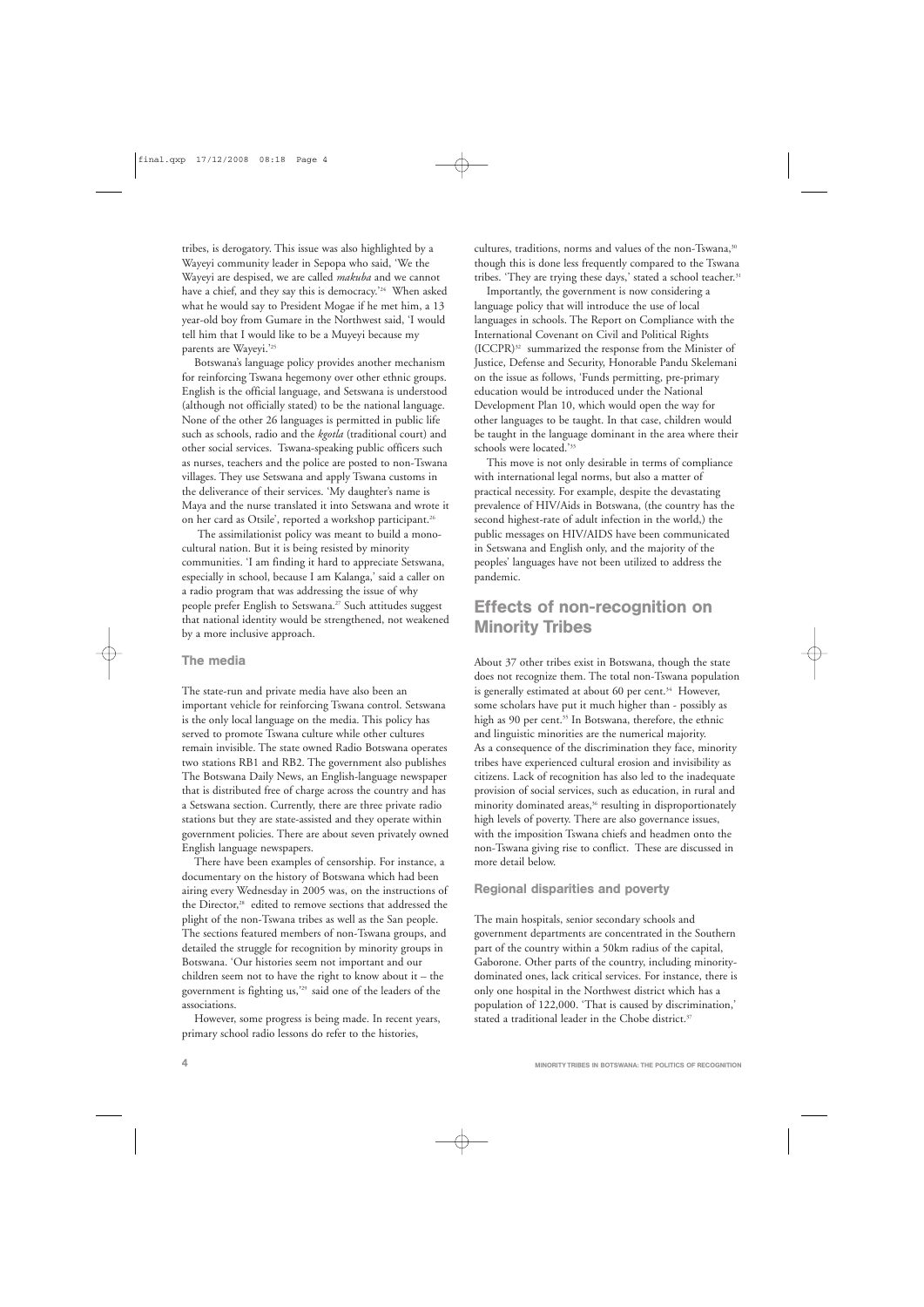Education standards in rural minority-dominated areas are generally lower than elsewhere. The 2005 statistical data on achievement at primary school indicates that areas dominated by the non-Tswana such as Kgalagadi, Ngwaketsi West, Kweneng East, Ghanzi and Ngamiland have the highest number of school dropouts, the highest repetition rates and the highest number of untrained teachers.<sup>38</sup>

The low attainments rates are partially explained by the State's official language policy. It is no coincidence that the poorest areas for education achievement such as Gantsi, Kgalagadi and Ngamiland, also have low figures for the use of Setswana in the home, 20 per cent, 53 per cent and 59 per cent respectively.<sup>39</sup> Yet Setswana is the language they meet on the first day of schooling. In the school system, they write the same examinations as those from the native Tswana speaking regions.

The non-Tswana reside mainly in smaller and more rural villages. There, the infrastructure – roads, electricity and clean water – is generally poorer, and the economic opportunities are limited.40 They come to the main villages to seek employment opportunities and other services, such as appeals on cases tried at the village kgotla, renewal of identity cards; large shops; banking facilities, access to markets for their products and access to medical referral services, among others. Some eventually leave their home areas for good, and live in the main settlements.

The United Nations Development Program (UNDP) report for 2007/2008 indicated that Botswana's Human Development Index (HDI) is 0.654 and the country ranks 124 out of 177 countries. The report indicates that countries with lower GDP than Botswana are at the same level on the HDI.<sup>41</sup>

The conclusion from this is plain. While Botswana is richer, it has not addressed poverty any better than poorer countries. The UNDP report says, 'Within the rural districts, child malnutrition tends to be above the national average in Southern, Kgalagadi, Ghanzi and some Central districts such as Mahalapye and Tutume. Within these districts, the prevalence rates are 20 per cent higher than the national average of 5.2 per cent.'42 It continues, 'Income poverty also remains a major challenge and it is the minority tribes living in rural areas, especially women who suffer the most.'43

If Botswana is serious about tackling poverty, it must address the underlying causes and review the discriminatory laws, which influence the thinking of decision makers in planning and implementing the development agenda. This agenda needs to be implemented in an equitable manner, taking care of the most vulnerable and empowering rural communities to work towards selfreliance.

#### Relocations and evictions

The territorial power of the Tswana also meant that the non-Tswana could not claim collective land rights and they could be moved from their ancestral locations to other places as the administration wished without consultation.<sup>44</sup> For instance, the Batawana removed the Wayeyi and the River Bushmen from their ploughing area which is now the Moremi Game Reserve in 1963,<sup>45</sup> without compensation.<sup>46</sup> The non-Tswana have been the most affected by government initiatives to move people or relocate from one area to another, sometimes to pave way for development. This removal increased after the establishment of the Land Boards in 1973 to administer the Tribal Grazing Land Policy (TGLP) of 1975.<sup>47</sup> The policy called for zoning of land into commercial and communal areas, thus causing movement of the people.

One recent controversy surrounds the expansion of the airport at Maun, in the Northwest of the country, traditionally the gateway for Botswana's safari industry. 'Our policy is to relocate anyone, irrespective of tribe in order to carry out our mandate to provide services to the people. The Maun airport is an important development and the people must move', stated the Assistant Minister Works and Transport, Frank Ramsden on the relocation of the people of Botshabelo ward in Maun. But others see these removals as politically motivated.<sup>48</sup> In July 2008, the Member of Parliament was voted out during the primary elections for his ruling party. He was a Wayeyi and the people moved from his constituency were Wayeyi.<sup>49</sup>

However, the government has sometimes been sympathetic to the removal of minority people. For instance, in the case of Batswapong of Lotloreng and San of Jamakata, government rescinded the decision to relocate the people, instead, their settlements were recognized as villages. This came as a result of the efforts of the Lentswe la Batswapong, a registered association to advocate for the rights of the Batswapong people.<sup>50</sup> They corresponded with the Ngwato Land Board. In the case of Jamakata, the area Member of Parliament, Pono Moatlhodi opposed the relocation, raised a question in Parliament and threatened to take the matter to court.<sup>51</sup>

#### Imposition of Chiefs, Sub-chiefs and headmen

Another visible effect of non-recognition is the imposition of Tswana chiefs and other categories within the Tribal Administration, onto the non-Tswana areas. In an incident at Nokaneng, after the Wayeyi people elected a senior chief representative, Batawana Regent refused to recommend him to government for payment. The Wayeyi nominated chief took the matter to court and won.52 He was then installed in May 2006. In another incident, the Batswapong wanted to install their chief. The Minister referred them to the Bangwato Chief for permission to do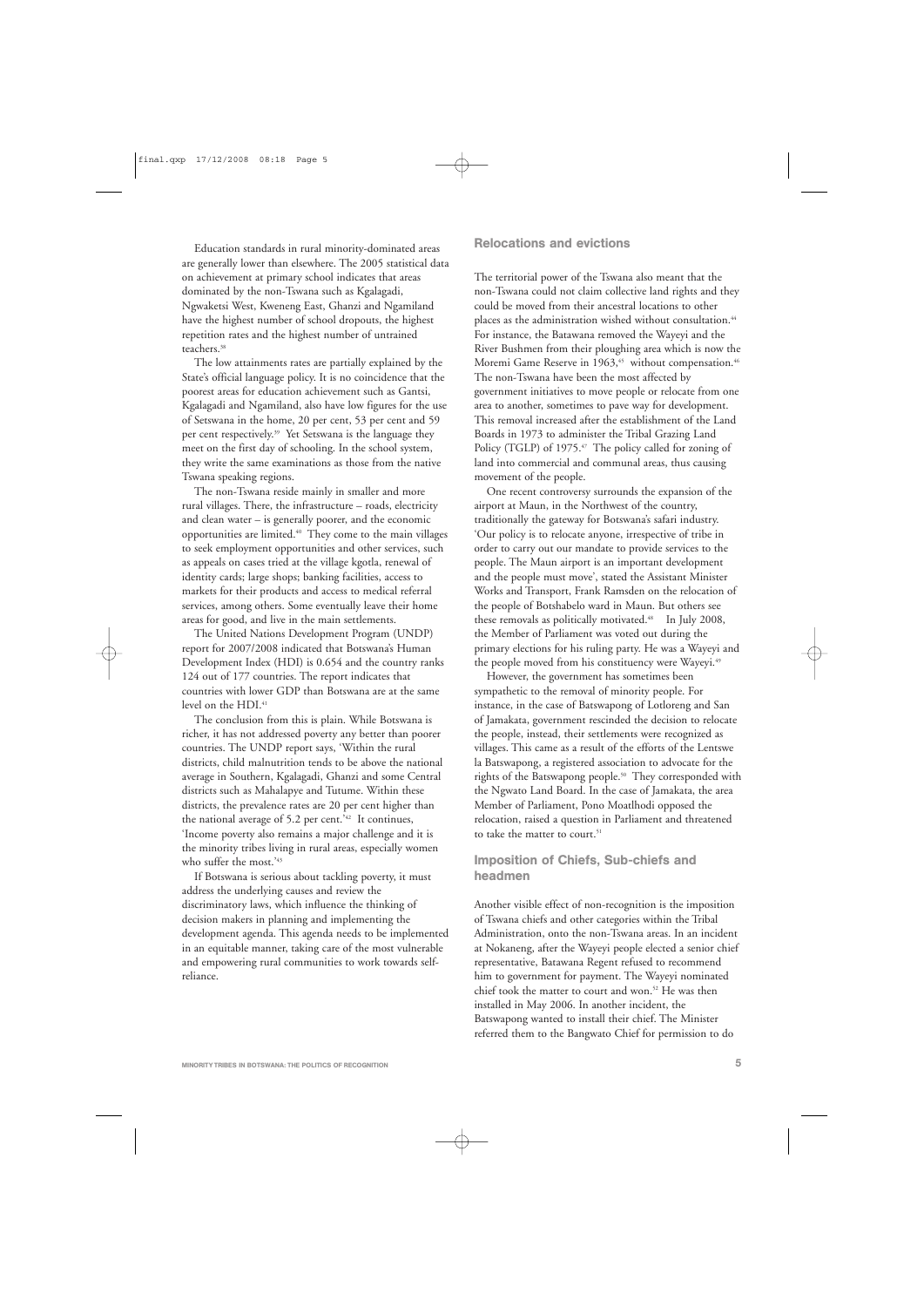so. It was refused; they have since not installed their Chief.53 They further elected a village headman, and the Bangwato chief has refused to recognize him to date.<sup>54</sup>

As these examples illustrate, the election of headmen and other ranks within the tribal administration has become highly contentious. A summary of the issue is provided in the government newspaper, the Botswana Daily News, 'Botswana's chieftaincy has in recent years been hit by crisis with key players at each others' throats and petitioning the courts. Succession disputes had, in some instances, divided the villagers into warring factions and at times halting development projects.'<sup>55</sup>

#### Cultural erosion and assimilation

Some of the most notable areas of cultural loss are language loss, degeneration of customary law, and loss of traditional skills. The decline of local languages is evident across the country. For instance, a significant number of Khoesan languages are reported to have disappeared, including Haba, Ts'ao, Xam, and Xegwi,<sup>56</sup> as well as some dialects of Ikalanga language such as Ndalaunde.57 Shiyeyi, Sebirwa, Nambya and Setswapong are some of the languages that are not being passed onto the children in areas where they were traditionally spoken.58 Data from the 2001 census indicated that 78 per cent of the population speak Setswana in their homes.<sup>59</sup> This figure includes both first and second language speakers (the latter being in the majority) and is an indication of language shift and assimilation.

However, it is interesting to note that recent studies also indicate that school children identify with their ethnic groups even when they have lost the ethnic language and speak Setswana at home.<sup>60</sup> This suggests that even though languages may be imperilled, the consciousness of ethnic difference is not being lost.

The application of Tswana customary law has also had a negative impact on the non-Tswana traditions. The Customary Courts Act: (Cap 04:05) and the Common and Customary law (Cap 16:01) define ' customary law' in relation to Section 2 of the old Chieftainship Act and the new Bogosi Act, meaning it is the law of the eight Tswana speaking tribes.

The Setswana language and customary laws have typically been used to make customary law decisions. Since some of the Tswana tribes, especially the Batawana in Ngamiland,61 the Bangwato in the Central district, the Bakwena in Kweneng and the Bangwaketsi in Ngwaketsi district were a numerical minority compared to the non-Tswana tribes they ruled over, there was shortage of people of Tswana tribes to be appointed. The non-Tswana headmen were therefore, sent to their own villages. They however, had to apply the Tswana customary law for two reasons. First because they were subordinates to the Tswana chiefs and therefore had to follow the rules, and second, by that time (around 1952) Tswana customary laws had been the norm for a long time and most ethnic groups had

become accustomed to them.<sup>62</sup> For instance, the ovaHerero, Wayeyi and some Khoesan groups who were matrilineal in inheritance and marriage adopted patriarchal Tswana customs as applied in traditional courts.

#### Traditional Skills

Most young people complete 10 years of basic education and if they cannot proceed to senior secondary school, they are most likely to remain unemployed.<sup>63</sup> More often than not, they either had no opportunity to acquire traditional skills, or if they did, they had lost them during formal schooling. 'I cannot make a basket' lamented a standard seven pupil at Ikoga Primary School.<sup>64</sup> But traditional skills represent a means of becoming self-employed. These include making baskets, building traditional huts, carving, making mats, song and dance and traditional healing, to mention a few.

The government under the new president is beginning to recognize the economic value of these traditions. 'Botswana has an abundance of traditional dancers, few of whom have been able to use their artistic talent to earn a living,' stated President Khama.<sup>65</sup> Under his leadership dancers will be better supported through the Department of Culture and Youth.<sup>66</sup> This is not just an important economic objective, but also a recognition of how Botswana's cultural diversity can contribute to the nation's prosperity.

### Efforts to address the imbalance

In 1969, efforts to raise awareness of the imbalance between the Tswana and non-Tswana started in earnest.<sup>67</sup> Before this, attempts were made to influence the formulation of the Constitution in preparation for independence. Members of the opposition parties who participated in the Constitutional talks with the colonial government had expressed their dissatisfaction on lack of consultation with non-Tswana communities.<sup>68</sup> Since then the agitation has been in the form of parliamentary motions, formation of linguistic associations, litigation, national debates, and the utilization of United Nations monitoring mechanisms. The government's reaction and efforts have been gradual but inadequate as shall be discussed below.

#### Parliamentary motions

A Member of Parliament for the opposition Botswana People's Party, Philip G. Matante, moved that the 1965 general elections be deplored as they were based on tribalism. He noted that chieftaincy had played a major role in the election process, in favour of Sir Seretse Khama of the Botswana Democratic Party, who was chief of the Bangwato tribe.<sup>69</sup> This motion was defeated. In 1988, Maitshwarelo Dabutha Member of Parliament for the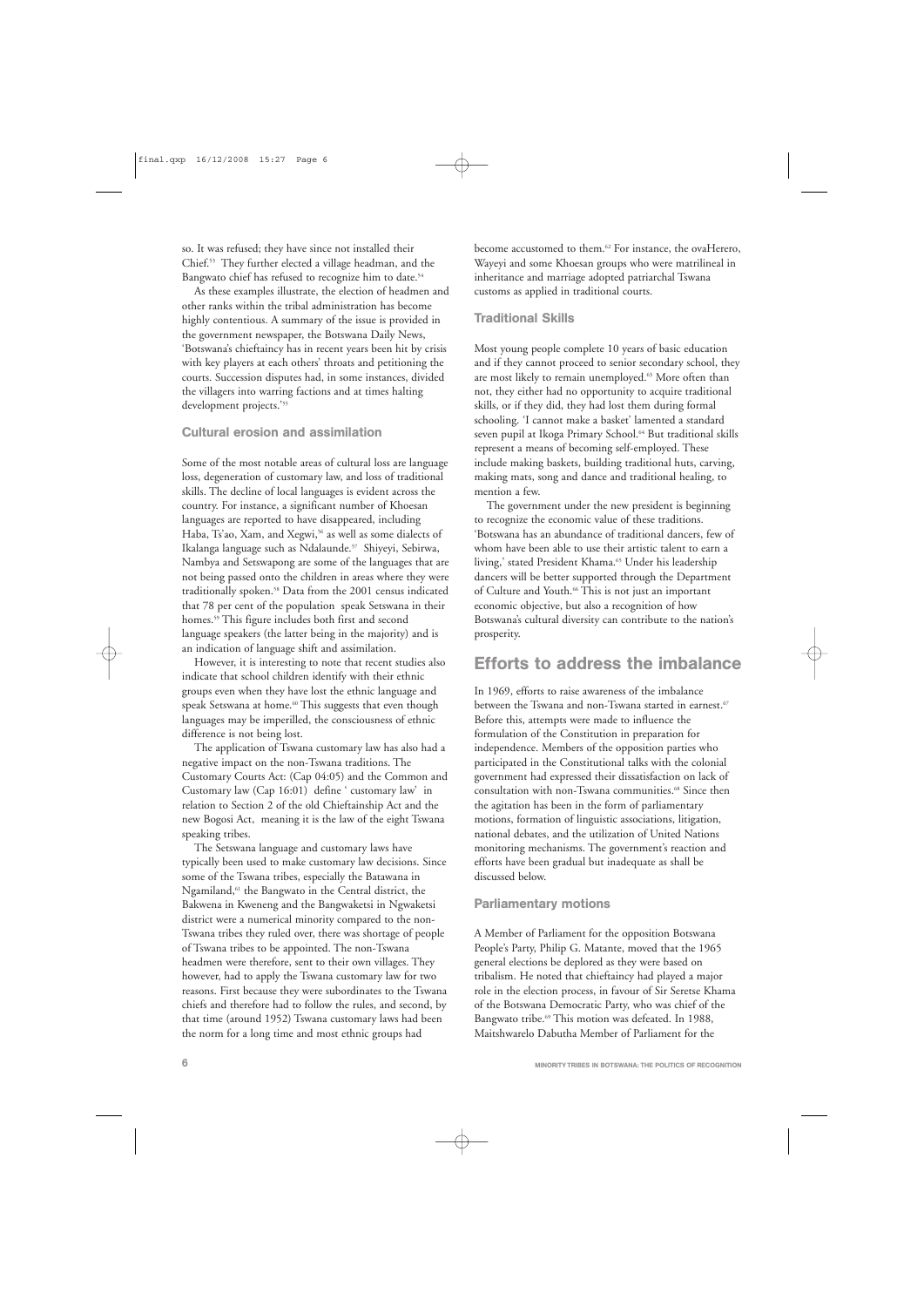Botswana National Front (BNF) moved that Sections 77 to 79 of the Botswana Constitution be amended, as they excluded other tribal groups from representation in the House of Chiefs. The motion was again defeated. A third and successful attempt was in 1995, when a member of the ruling Botswana Democratic Party, Oliphant Mfa tabled the same motion.

Another successful motion was on the use of other languages in education and other social domains, tabled by a member of the ruling party in 1997, Mr Itani Chilume. These parliamentary motions continue to highlight the need to address cultural rights in Botswana. Their translation into action would acknowledge and enhance the country's cultural diversity.

#### Formation of linguistic associations

Another form of agitation for recognition was the formation of ethnically based associations. The Kalanga tribe was the first to form the Society for the Promotion of Ikalanga Language (SPILL) in 1991. Currently there are about 13 of these, and in 2002, they formed a coalition called RETENG: *The Multi-cultural Coalition of Botswana*. <sup>70</sup> The organisations have each focused on developing writing systems for their linguistic groups, organising annual cultural events and as a collective, engaged in advocating for the rights of the non-Tswana tribes at the national and international levels. In the period between 1995 (following the passage of the motion on Section 77 to 79) and 2008, their activities as individual associations and as a collective, raised the voice for the recognition of non-Tswana tribes, promoted multilingualism and called for a shift towards 'unity in diversity'.

It is worth noting the role of minority women in efforts to advance the activities of these national associations. They form the majority of dance groups, and through their messages in song, they educate their audiences. They work to enhance cultural industries such as basket making and other decorative items. They also form a majority in the committees for these organisations. For instance, in the 13 village committees of the Kamanakao Association, (a registered Association in Gaborone that advocates for the recognition of the Wayeyi tribe,) women are the majority. They play key roles in organizing events, such as the girls' initiation ceremony where they teach motherhood and about HIV/AIDS. However, the majority of them do not hold leadership positions, such as chairpersons, in these committees.

#### Litigation

Litigation has also been utilized. While there have been several court cases related to election of headmen and subchiefs, one notable case was that of the Basarwa of the Central Kgalagadi Game Reserve (CKGR) on the issue of

land rights. They had been evicted from their ancestral land, the CKGR and the court ruled in favour of their return to the reserve in December 2006.71 Unfortunately, the government has chosen to interpret this ruling narrowly, and the numbers of San able to return have been limited.<sup>72</sup>

## National debates

There have been three major national debates on the discriminatory nature of Botswana laws and the exclusion of the non-Tswana ethnic groups from public space. The first was the Presidential Commission appointed by former President Mogae in 2000.73 The Commission visited 41

#### The Wayeyi case

In 1999 the Wayeyi tribe decided to designate their chief and submitted his name for recognition. As expected, on the basis of the laws, government did not accept it. The Wayeyi then took Government to court to challenge the Constitutionality of the Chieftainship Act, the Tribal Territories Act and Sections 77 to 79 of the Constitution. Their challenge to the Tribal Territories Act was later dropped. They demanded that the Chieftainship Act be declared discriminatory, that they be recognized as a tribe and that their chief admitted to the House of Chiefs on an equal basis to the Tswana. They further demanded that adult literacy programs should be initiated in Shiyeyi and their children should be taught in mother tongue in the early years of education in areas where the language is spoken.

They claimed that these laws violated their fundamental rights stated in Sections 3 and 15 of the Constitution.74 In 2001, the High Court ordered that 'Section 2 of the Chieftainship Act (Cap 41:01) be amended in such a way as will remove the discrimination complained of and to give equal protection and treatment to all tribes under the Act. If other laws have also to be amended to accord the applicants this right, then necessary action must follow' (pages 60-61 of the judgement).<sup>75</sup>

However, dissatisfaction with the Bogosi Act and 2005 Constitutional review led to a case being lodged with the African Commission on Human and Peoples Rights. Before the case came before the African Commission in May 2008, the government indicated a willingness to engage in dialogue, and offered the Wayeyi a place in the House of Chiefs, on a five-year basis. Whilst the Wayeyi are anxious that this House of Chiefs position is on a discretionary rather than a statutory basis, the offer nevertheless indicates a willingness on the part of the Khama government to engage with the issues raised by the African Commission case.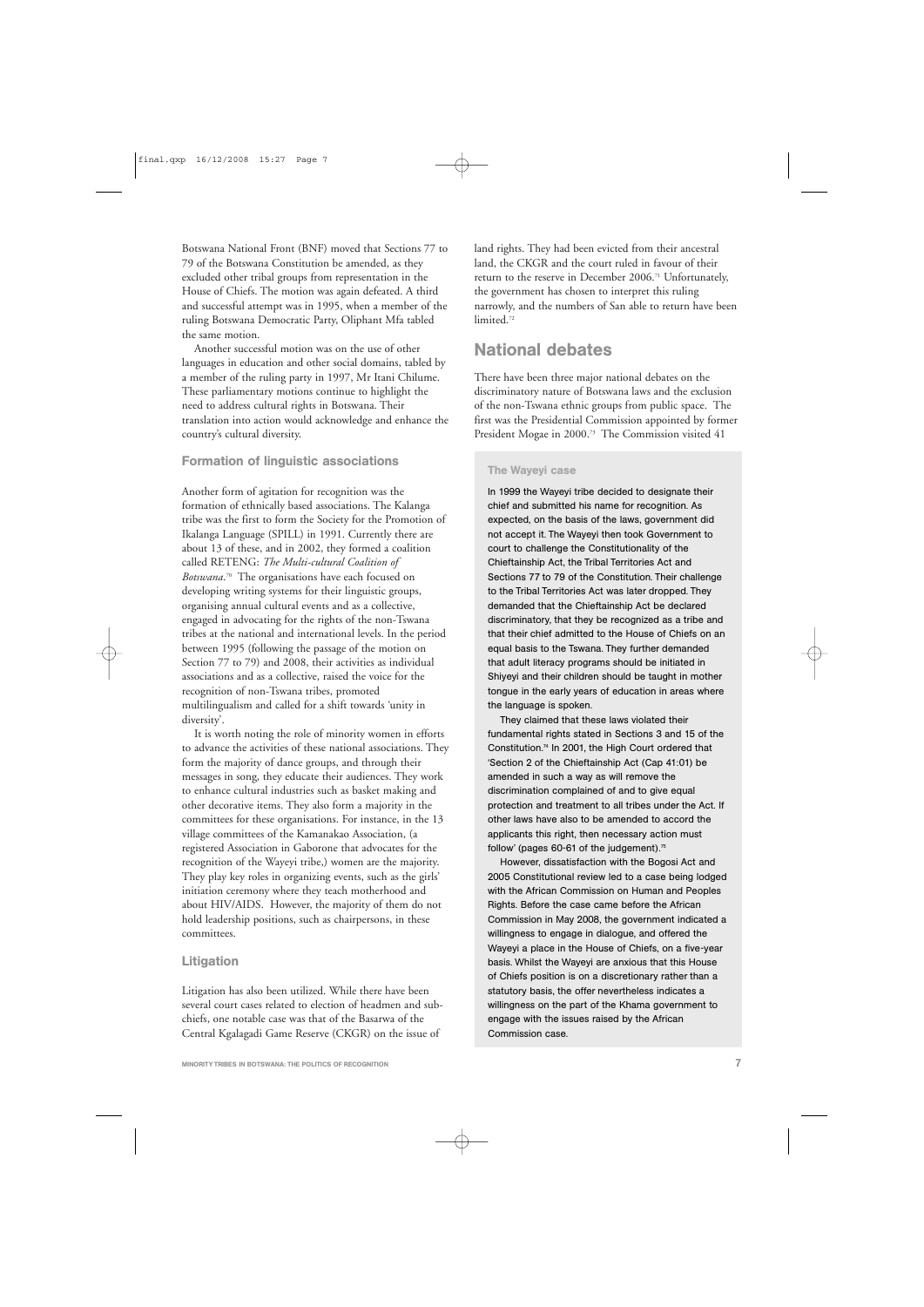villages and towns, held 43 public meetings, listened to 38 oral submissions, and received 10 group and 40 written individual submissions. One of the findings of the Commission from the public views was that, 'listing of the eight tribes in Section 78 to the exclusion of other tribes was inherently discriminatory'.76

The Commission submitted a report to the President in November 2000. The draft government White Paper No.1 of 2001 was submitted to Parliament in April 2002 and one of its major recommendations was that all members of the House of Chiefs should be elected at the regional level by the people of that region, thus eliminating the ex-officio membership, and the supremacy of the eight Tswana tribes. This was bitterly contested by Tswana chiefs through public meetings organized in their capital villages of Serowe, Molepolole, and Mochudi. The second draft rescinded this position and maintained the status quo of the supremacy of the Tswana chiefs and the discrimination of the non-Tswana tribes. It is the revised draft government White Paper No.2 of 2002 that has been in effect through the Constitutional review of 2005, with the cosmetic changes discussed earlier.

Former President Mogae initiated two more debates on the issue by holding public meetings in May 2002 and March 2008.<sup>77</sup> He visited over thirty villages explaining the provisions of the amendments to the Constitution and Bogosi Bill as a compromise. The majority of the people continued to express their dissatisfaction for the amendments. 'We are aware that what we have done is not enough' said the Minister of Justice, Defence and Security.<sup>78</sup> Thus, the need to further review the Constitution seems obvious.

From the debates it was clear that the majority of the people were indeed not happy and would like to see change. This conclusion was further corroborated, in a University of Botswana study conducted in 2007, which observed that 'a significant number of respondents suggest that the Constitution should be reviewed so that it equally recognizes all cultures found in Botswana'.79

Although the public debates are a welcome indication of a democratic state,<sup>80</sup> action to address the injustices identified in this process are equally necessary. Otherwise the consultation is likely to be seen as an empty gesture.

#### Utilization of United Nations Mechanisms

In 2002 the Committee on the Elimination of all forms of Racial Discrimination (CERD) was 'concerned by the discriminatory character of certain domestic laws such as the Chieftainship Act and the Tribal Territories Act, which recognize the Tswana speaking tribes.'81 It recommended the amendment of the laws and in 2006, it drew the state's attention to Articles 2 and 5 of the Convention. One of its concluding observations was that, 'The Committee, while taking note of the willingness of the state party to ensure better representation in the House of Chiefs, remains

concerned that Bill 34 (2004) amending sections 77 to 79 of the Constitution reproduces discriminatory rules relating to the participation of ethnic groups in this institution.'82

In 2004 and 2005, the Working Group on Minorities reminded, 'states to ensure that persons belonging to… minorities may exercise fully and effectively all human rights and fundamental freedoms without any discrimination and in full equality before the law.<sup>83</sup> In March 2008 the Human Rights Committee (HRC) monitoring the ICCPR also expressed concern that, 'Despite recent amendments, the current rules regarding appointments to the Ntlo ya Dikgosi, [House of Chiefs] do not make provision for the fair representation of all tribes.'84

The Special Rapporteur on the Right to Education, Vernor Muñoz Villalobos visited Botswana in 2005. He noted that one of the challenges facing the country was the area of intercultural education. He stated that, 'It is important for cognitive development of the individuals to be taught in his or her mother tongue and see that their culture is acknowledged as an integral part of the culture of the country as a whole.'85 He recommended the development of an intercultural education experimental program. He further recommended the ratification of the International Covenant on Economic, Social and Cultural Rights (ICESCR) and adoption of a rights based approach to education.<sup>86</sup>

#### Government efforts

Ethnic equality has been one of the most sensitive issues in Botswana.87 While the debates have not threatened the stability of the nation, they have been highly emotional at times. 'When people want war, war they should get', stated a letter written by one of the Sub-chiefs from the Bangwato tribe.88 The associations which have advocated for reform have been viewed with uneasy tolerance and described as politically motivated by those in power.<sup>89</sup>

The government's response has been notably positive on several counts. The passage of the motion to review sections 77 to 79 of the Constitution in 1995 may be viewed as one of them. This is especially so because Parliament has been dominated by the ruling party since independence: the passage of any law needs Parliamentary support. The opening up of national debates, which were broadcast live on national radio, indicated the government's willingness to engage communities on this matter of great national interest, for a solution. These debates provided an opportunity for both minority and majority groups to discover how deep the wounds were, and to find a way to speak with one voice on common issues. The government has also been willing to engage in dialogue with the UN and the international community on these issues. There has been more government funding for linguistic associations to host cultural festivals. In July 2008, for the first time,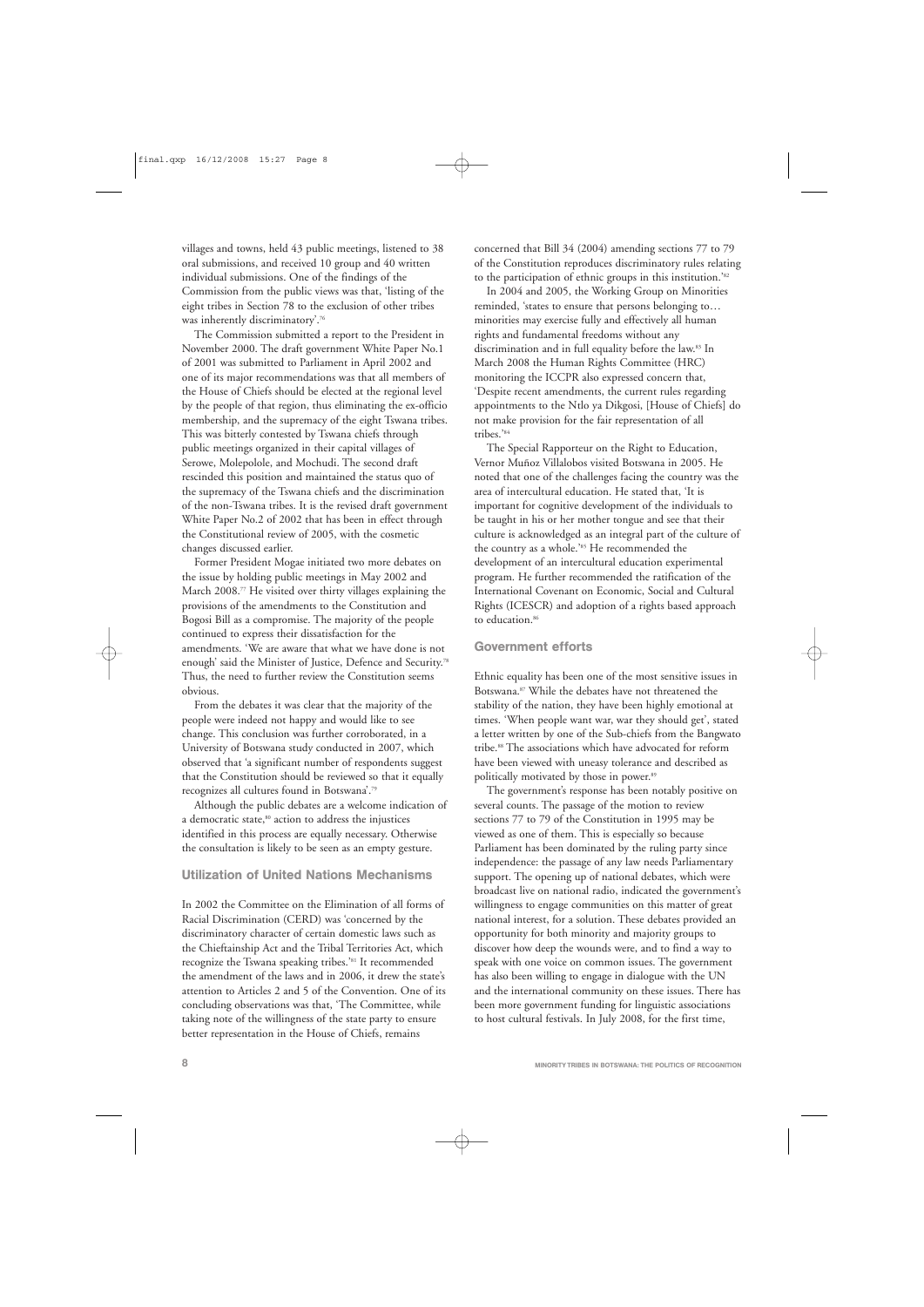President Day holidays were marked with cultural competitions in performing arts.

## Future Directions

The law continues to deny non-Tswana ethnic groups several rights. In terms of identity, these include the right to recognition as a tribe with a distinct language and culture, the right to educate children in their languages and about their histories, customs, values and culture and to access information and enjoy their language and culture on national radio and television. They are also denied group rights to land, representation in the House of Chiefs on an equal basis, access to social services, and a share in the wealth of the country. These imbalances must be addressed so that non-Tswana ethnic groups are assured of their equality before the law and, their cultural diversity is recognized.

At the workshop on the Botswana Consensus on the Rule of Law and Good Governance, on 6 May 2008, the Attorney General stated the need to, 'Review the Constitution and enhance the protection of fundamental human rights.'<sup>90</sup> This should provide a golden opportunity to address the imbalances with regard to recognition and protection of minority groups. At the same event, a High Court judge said, 'Laws must be human rights oriented and should include socio-economic and cultural rights.' A Constitutional review should be inclusive of sections 77 to 79; 15 (4) (d), 15 (9) of the Constitution and the Tribal Territories Act and its related laws.<sup>91</sup> These sections permit discrimination and as such give preferential group land rights to the Tswana tribes.

As stated earlier, a willingness to provide mother tongue education has been expressed by government officials. The Minister for Education, Honourable Jacob Nkate also expressed this desire at a workshop on the development of Ciikuhane language, held in Kasane, on October 25, 2006.92 At a cultural festival organized by RETENG on November 25th, 2006, former President Mogae said inclusion of other languages in the school curriculum will be done as soon as funds are available.<sup>93</sup> This willingness has not yet translated into action, but nevertheless, it is an encouraging new development.

In September 2008 the national television station increased the number of times the news would be presented. Currently, all the hourly news slots are in Setswana and English. Some news slots could be read in other languages, in recognition of Botswana's diverse communities. So much can be achieved in this area even before a Constitutional review.

## **Conclusion**

Scholars have argued that it is not indigenous or minority status or unique cultures that mean minority groups warrant special attention, but the injustice they suffer due to that status.<sup>94</sup> Their struggle is about livelihood, liberty, poverty alleviation, and access to development and public services.<sup>95</sup> Though the struggle by minority groups is culturally oriented, its goal is economically and socially focused.96

The non-Tswana tribes are frustrated not only because they cannot pursue their traditional culture, but also because the majority of them are impoverished, marginalized, and exploited by the dominant groups, with the support of the state, to which they remain loyal. Adherence to human rights must be inclusive of the principles of equality before the law. Discriminatory laws and Constitutional provisions that entrench discrimination fall far short of the international standards on equality and non-discrimination.

President Khama, in his inaugural speech in 2008, said, 'No one should need to live an undignified life…Anything in life that brings you suffering affects your dignity.'97 The lack of recognition of the non-Tswana tribes, the invisibility and potential disappearance of their cultures is something that has brought emotional and psychological suffering, and as such has affected their dignity.

Recognition of minority ethnic groups and bringing their cultures to the public space would unite the country and enrich its culture for economic development.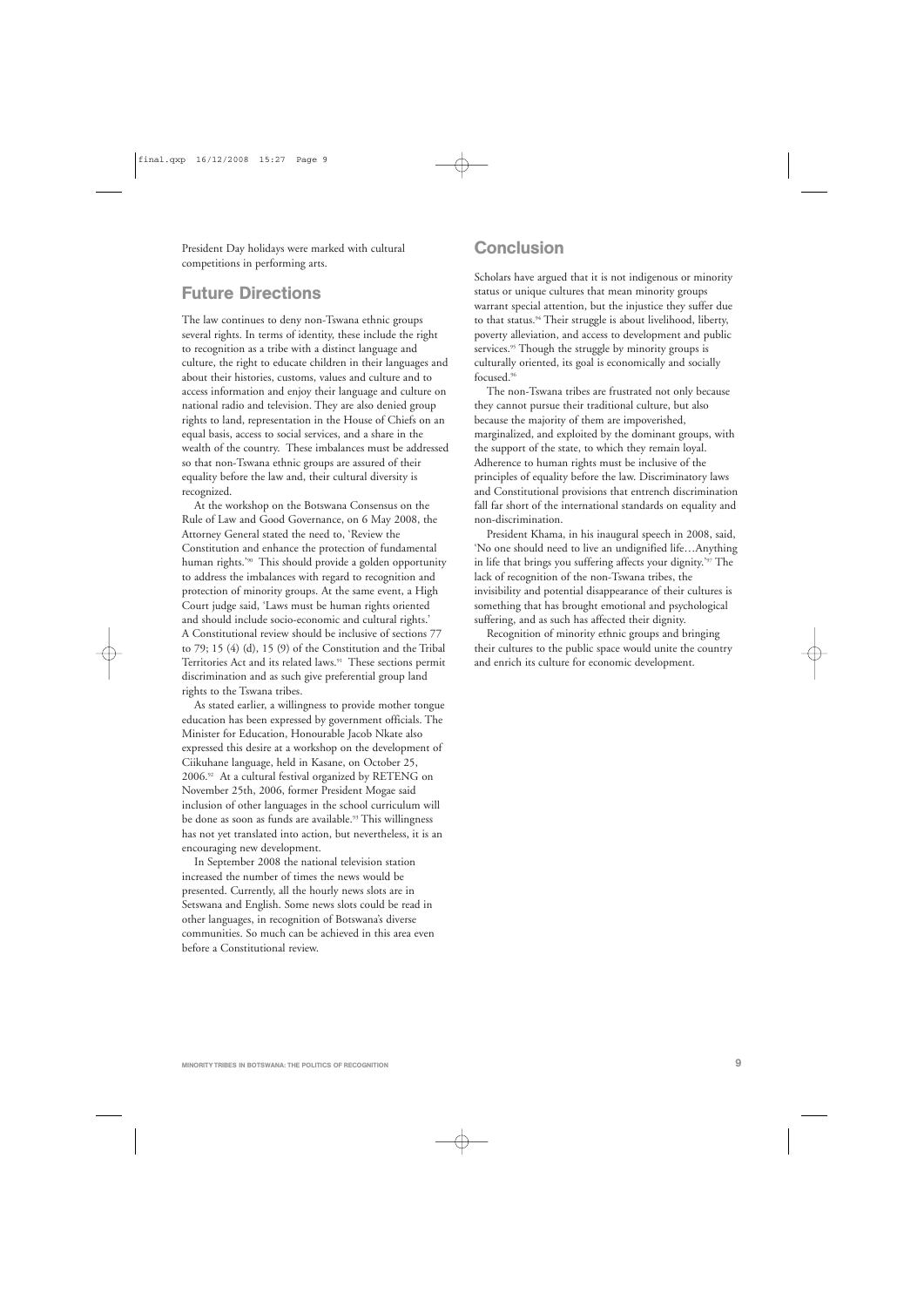## Recommendations

To the government of Botswana:

• Expedite the envisaged Constitutional review

• Include sections 77 to 79; 15 (4) (d), 15 (9) of the Constitution to guarantee non-discrimination, cultural rights and equality of all tribes before the law; the Tribal Territories Act and its related laws to provide equal land rights to all tribes.

• Ratify and domesticate the ICESCR and integrate in domestic law the International Convention on the Elimination of all forms of Racial Discrimination (ICERD).

• Develop a national program to address regional disparities in the provision of social services and the distribution of the wealth of the country.

• Develop radio and television programs that focus on diverse cultures of the country. All cultural festivals should be covered on national radio and television in order for the nation to appreciate its diversity.

• Establish community radio stations should broadcast in the various languages (as well as English and Setswana) in each region as a way of promoting and nurturing linguistic and cultural diversity.

• Introduce mother tongue education in those languages that have writing systems and reading materials. The development of the writing systems of other languages should also be developed.

• Review the school curriculum to teach the histories, values, traditions and customs of all ethnic groups in Botswana.

• Recognize chiefs designated by their tribes in accordance with the new Bogosi Act and the chiefs should be admitted to the House of Chiefs on ex-officio membership. Other ethnic groups should be assisted to designate their chiefs, if they so wish, and should be recognized as well.

• Include ethnic identity as well as language use in the next population and housing census.

To local and international NGOs

• Continue to lobbying for reform and place the issue of ethnic equality on the political agenda before and after the October 2009 elections

• Carry out research on discrimination on the basis of tribe on the job, schools and other social services

• Develop programs to teach in local languages and continue to develop unwritten languages

• Conduct public debates across the country on the recognition of all tribes in Botswana

• Initiate a process of dialogue with government on the recognition of all tribes in Botswana.

To the international community

• Continue to encourage Botswana to ratify and implement relevant international instruments and meet its human rights obligations

• Encourage Botswana to review its Constitution and relevant laws in compliance with international standards

• Explore all possibilities to support Botswana in its quest to develop its cultural industries, embrace cultural diversity and alleviate poverty and HIV/AIDS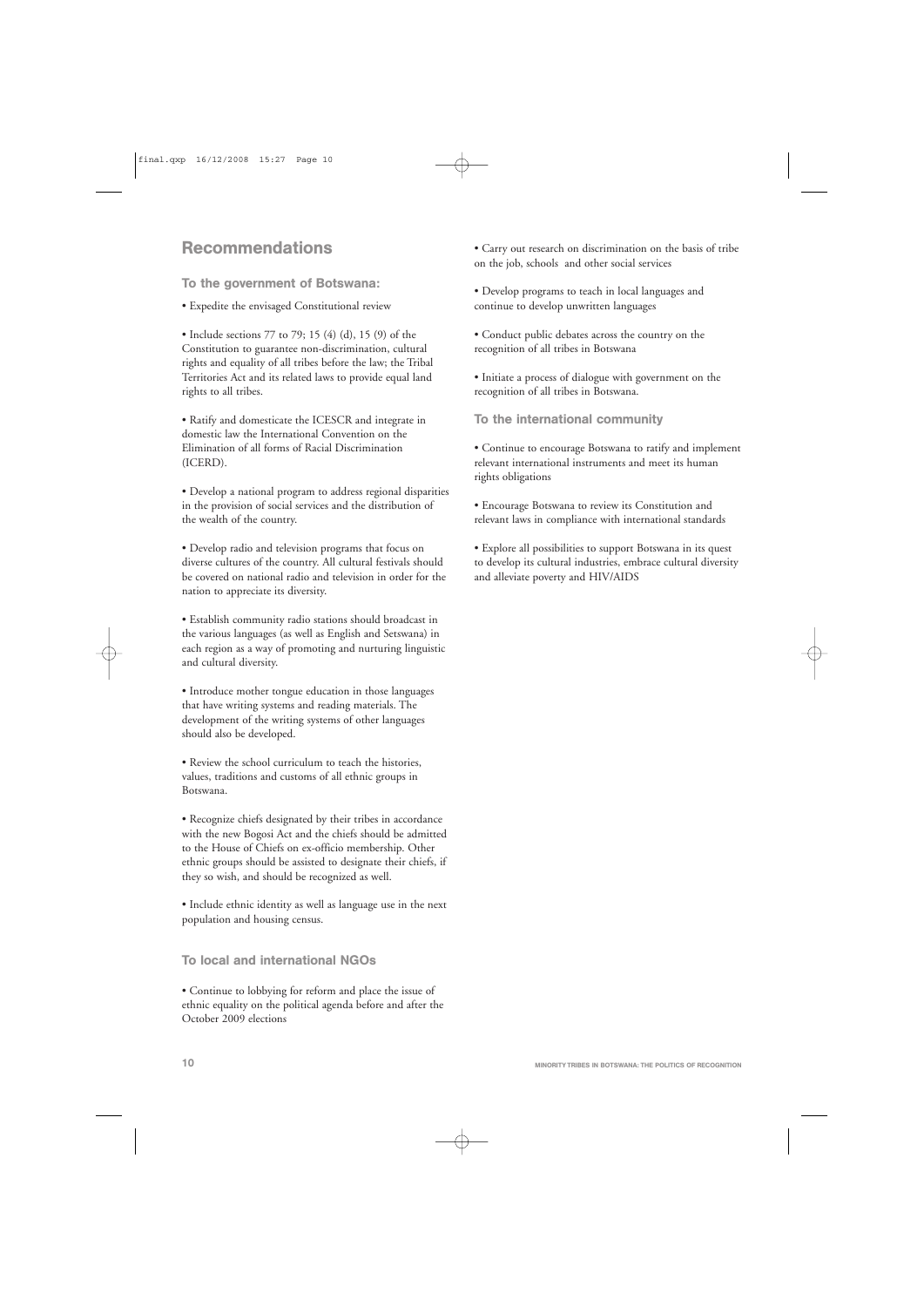#### **Notes**

- 1 Southern African Regional Poverty Network. Presentation speech on Draft National Development Plan 9 by Hon. B. Gaolathe, Minister of Finance and Development Planning, delivered to the National Assembly 21 November, 2002. www.sarpn.org.za/documents also on www.gov.bw
- 2 http://web.worldbank.org also on www.sarpn.org.za/documents
- 3 www.transparency.org
- 4 Now abolished. Replaced by the Bogosi Act No.9 of 2008
- 5 UNDP statistics indicate that 47 per cent of the population live below the national poverty line. *United Nations Development Population: Botswana Human Development Report 2000: Towards an Aids Free Generation*. http://hdr.undp.org/en/reports/nationalreports/africa/botswana/nam

 $e$ ,3034  $e$ n.html

- www.unbotswana.org.bw/undp/poverty
- 6 Minister of Culture and Youth on the inauguration of National Heritage Day, 1 July 2008 (Radio Botswana).
- 7 *Marang a Ngwao*, p.4, Botswana Department of Culture and Youth (2008)
- 8 *The establishment and consolidation of the Bechuanaland Protectorate*, 1870-1910 by J. Ramsay in W.A. Edge and M.H. Lekorwe (eds.) Botswana: Politics and Society. J.L. van Schaik, Pretoria, (1998)
- 9 *The Multicultural coalition of Botswana*. Existing tribes in Botswana. RETENG (2005), www.reteng.org
- 10 *Existing Tribes in Botswana* RETENG (2005). www.reteng.org
- 11 *The Evolution of modern Botswana: Historical revisions* N. Parsons, p.27 *Evolution of Modern Botswana: Politics and Rural Development*, L.A. Picard (ed). Lincoln: Nebraska University Press
- (1985)
- 12 The process of assimilating into Tswana language and culture, a term used by Parsons (1985).
- 13 Bogosi Act No.9 of 2008 p. A.25
- 14 Also referred to as the 'Basubiya'<br>15 Kutlwano Magazine p.23 Septem
- 15 Kutlwano Magazine p.23 September 1986
- 16 Section 78 (2)<br>17 Tribal Territorie
- Tribal Territories Act 1933 Cap 32:03
- 18 Note: the statement from the Minister of Defense and Security contradicts this view- he suggests that names did not confer any rights, but practice suggests otherwise.
- 19 *Botswana Review of Commerce and Industry* 2007/2008 p.24, B&T Directories in cooperation with the Ministry of Trade and Industry
- 20 Existing tribes in Botswana RETENG (2005), www.reteng.org History of Ngamiland, p.9, T Tlou, Gaborone Longman (1985).
- 21 Tribal Land Act of 1970 (Cap 32:02). Also as amended in 1993 and 1999.
- 22 Author interview, Palapye, 5 December 2007
- 23 *Blame tribalism on the Constitution* by M. Moeti p.9 Mmegi Newspaper, 9-15 January 1998
- 24 Interview at the Wayeyi Cultural Festival, 21 March 2008<br>25 *ibid.*
- 25 *ibid.*
- 26 Kamanakao Association workshop, Maun Education Centre 26 Feb – 1 March 2001
- 27 Are Bueng Program, Radio Botswana, 4 July 2008
- 28 Author interview Gaboron, March 2006.
- 29 Commenting about an article in the paper that raised the issue of exclusion of opinion on minority histories, meeting of RETENG, 10 October 2005
- 30 Radio Botswana, School Broadcasting program, *Social Studies for Standard 7*, 22 June 2007
- 31 Author interview, 16 May 2008, Gaborone.
- 32 Report on Compliance with the International Covenant on Civil and Political Rights, Department of Public Information News and Media Division, 20 March 2008, www.un.org/news/press/docs/2008
- 33 *Op.cit.* p. 3
- 34 *Existing Tribes in Botswana* RETENG 2005, www.reteng.org
- 35 *Language policy, literacy and minority languages*. L Walter and R.K Ringnberg, Policy Studies Review 13, 3(4):341-365), (1994)
- 36 *Botswana: Annual Poverty Monitoring report 06/07*, Poverty Strategy Unit, Botswana government. August 2007. www.sarpn.org.za/documents.
- 37 Author interview, Palapy, 5 December 2007
- 38 *Towards Multicultural Education for Khoesan Peoples of Botswana: Breaking barriers, expanding opportunities and exploring possibilities*, by L. Nyati-Ramahobo. Paper presented at the Regional Mother Tongue Conference on Multilingualism in Southern African Education: Celebrating and Sharing Experiences and Practices. Gaborone (2005)
- 39 2001 Population and Housing Census dissemination seminar, 8-11 September 2003, Central Statistics Office (2003)

MINORITY TRIBES IN BOTSWANA: THE POLITICS OF RECOGNITION  $\,11\,$ 

- 40 Government of Botswana (2006). Rural Development and Poverty Alleviation.www.gov.bw/index
- 41 Human Development Report Botswana, 2005 figures contained in the 2007/2008 report http://hdrstats.undp.org/countries 42 *Op.cit.* p. 10
- 
- 43 Statement by Hon. Thebe David Mogami, Minister of Labour and Home Affairs, to the UN General Assembly, 8 June 2000. www.un.org/womenwatch
- 44 *The Ethnic Composition of Tswana tribes* by I. Schapera, Monograph on Social Anthropology No.11. London School of Economics and Political Science (1952)
- 45 Bush Ways Safaris. Moremi Game Reserve. www.bushways.com/moremi. See also: www.eyesonafrica.net/african-safari-botswana History of Botswana - Early history. Interview conducted by Sara Sase, December 20, 2007. Maun.
- 46 *BDP hears 'bulela Ditswe' queries*, by L. Mooketsi, Mmegi Newspaper, 13 August 2008
- 47 *Comparing Land Policy and Resource Degradation in Botswana and Zimbabwe,* by P. Mufune, p.213, Botswana Journal of African Studies. Vol.9 No.2 (1995)
- 48 Author interview, December 20, 2007 at Maun
- 49 Interview by Sara Sase, December 20, 2007, Maun
- 50 Author interview, June, 10, 2007, Gaborone.
- 51 Many factors delay Jamakata land dispute, Botswana Press Agency (BOPA) Daily News Archive 21 July 2001. www.gov.bw/cgibin/news/cgi
- 52 *Kgang ya bogosi e wetse (chieftainship issue has been resolved)*, by T. Monnakgotla, Daily News, 6 May 2008
- 53 *Bangwato thwart Batswapong royal ambitions*, Mmegi Newspaper 28 February, 2003 Gabotlale, B.– page 2
- 54 *Kgamane rejects Sefhare headman*, by R. Gabathuse, p.3 Mmegi, 19 December, 2003
- 55 *Botswana Chieftainship in Crisis*, BOPA (Botswana Press Agency.). 12 November 2001, www.gov.bw/cgi-bin/news. This is the official Agency for all government media including the newspaper called the Daily news, TV and radio
- 56 *Language and Cultural Empowerment of the Khoesan People: The Naro Experience*, by H. Visser, In Botswana: The Future of Minority Languages H. Batibo and B. Smieja (eds). Peter Lang, Berlin (2000)
- 57 *Shifting identities in the Eastern Khoe: Ethnic and language endangerment*, A. Chebanne, PULA University of Botswana Journal of African Studies (2002)
- 58 *Is your language dying, dead, or moribund? Language shift and language maintenance in Botswana*, by K.. Monaka, and L. Nyati-Ramahobo, paper presented at a workshop on 'Languages of Botswana' 30 November 2005 National Museum.
- 59 *Language Use and Language Knowledge in Botswana*, by Chebanne and L. Nyati-Ramahobo. Paper presented at the 2001 Population and Housing Census Dissemination Seminar, Ditshupo Hall, 8-11September 2003.
- 60 *Feasibility Study on the establishment of a Community Radio station in Ngamiland and Batibo et.al.*, by RETENG (2004). *Minority speakers' attitude towards their language: Causes, implications and reversal strategies*. Paper presented at the UB-TROMSO San Collaborative Research seminar, 11 February 2005.
- 61 Also known as the Northwest district
- 62 Letter from the District Commissioner in Maun, dated October 20, 1958. Conf./N/2/20
- 63 Population and Housing Census: Summary Statistics on small Areas p.3 Volume 1, Central Statistics Office (2001)
- 64 Informal discussion at the school's prize giving day 5 October, 2000
- 65 p.4, Marang a Ngwao Magazine of the Department of Culture and Youth May 2008
- 66 *ibid.*
- 67 Detailed discussion of efforts to address ethnic discrimination in Botswana can be found in *The Language Policy, Cultural Rights and the Law in Botswana*, by L. Nyati-Ramahobo, in *Along the Routes of Power: Explorations of Empowerment through Language*, by M. Putz, J. Fishman and J. Neff-van Aertselaer (eds.). p 285-303, Multilingual Matters, London (2006)
- 68 Report of the Presidential Commission of the Inquiry into Sections 77, 78 and 79 of the Constitution (April, 2000). p. 35 Gaborone. Government Printer
- 69 Republic of Botswana , (1969) National Assembly Official Report. Hansard. 30. Gaborone. Government Printers.
- Others include Lentswe la Batswapong, Cisiya Nkulu for the Basubiya or Bekuhane, Kamanakao Association for the Wayeyi, First People of the Kalahari for the San, Babirwa Cultural group, Chelwa ya Shekgalagari, Herero-Mbanderu Youth Association, Tsoa-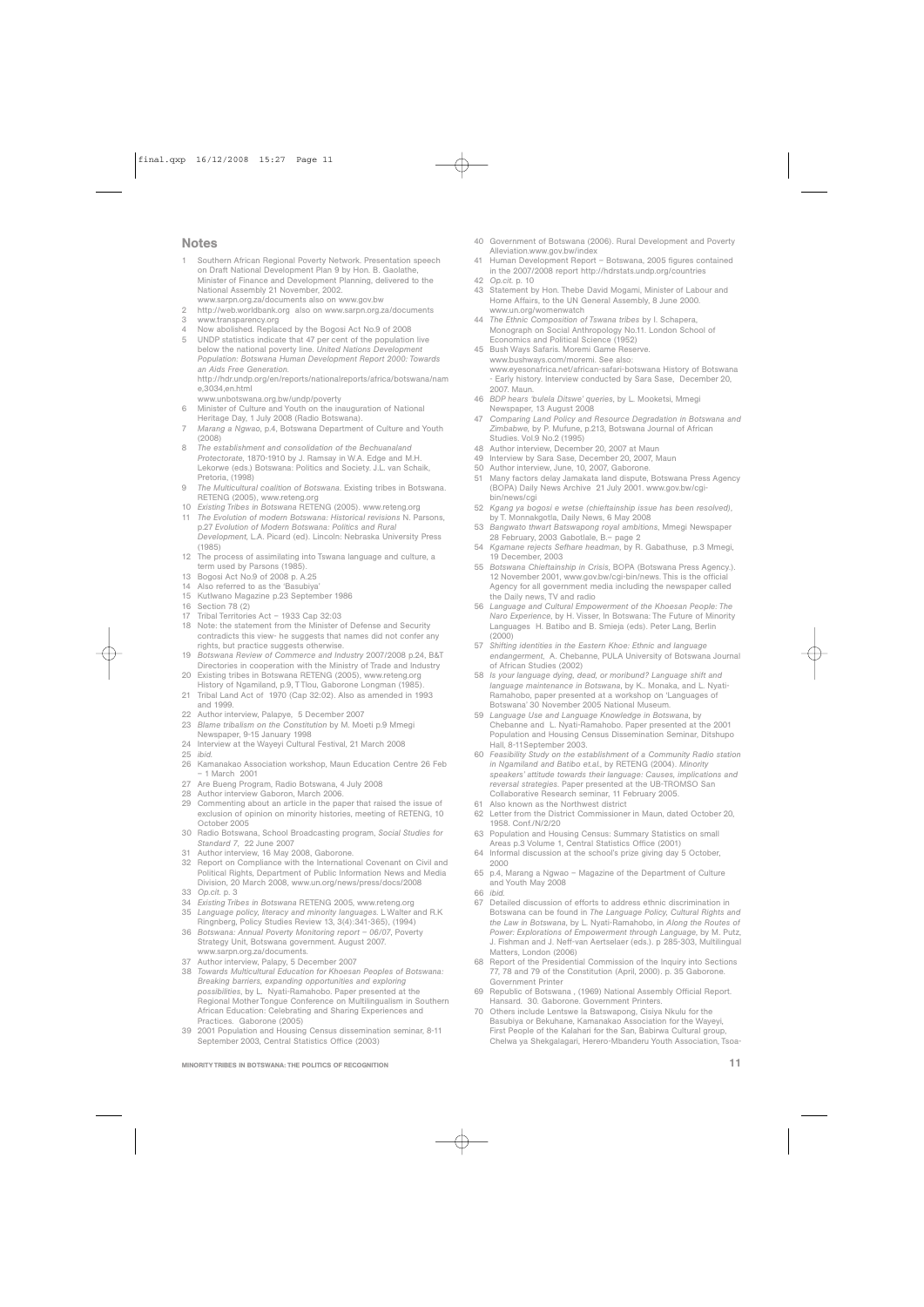Kua Cultural Group, Manxotae Youth group, Teemashane Community Trust, Mbungu wa ka Thimana, Qonyathi Cnsha, Khwedom Council, and Tqii Xu Yani. For details on cultural associations and their role in agitating for the rights of minorities, see *Democracy in Process: Building a Coalition to Archieve political, cultural and linguistic rights in Botswana*, by J Solway and L. Nyati-Ramahobo, Canadian Journal of African Studies. Volume 38 3(3): 608-621 (2004)

- 71 Misca 52/2002. In the matter between Roy Sesana, Keiwa Setlhobogwa and others and the Attorney General. www.saflii.org/bw/cases
- 72 *ibid.*
- 73 *State of the World Minorities 2008*, p. 61, Minority Rights Group International (2008)
- 74 Misca no. 377/99. In the matter between Shikati Calvin Keene Kamanakao, the Kamanakao Association and Motsami Keyecwe Mpho and Attorney general and Tawana Moremi.
- 75 Misca 377/99 p. 6
- Report of the Presidential Commission of the Inquiry into Sections 77, 78 and 79 of the Constitution, p. 9-10, Gaborone. Government Printer
- 77 *ibid.*, p. 29.
- 78 Radio Botswana 2002 and 2008 gave live coverage to the debates.
- 79 Meeting held in the Office of the Minister of Justice, Defense and security and Coordinator for Kamanakao Association on the Wayeyi matter which was scheduled to be heard at the African Commission. 25 April , 2008.
- 80 *Learning to Live Together in Sub-Saharan Africa: Linking Cultural Diversity, Conflict Prevention and Resolution Practices*, by O. Oduaran and HJ Nenty, Report submitted to UNESCO, 2008. Data for the study was collected in 2007
- 81 *Democracy in Process: Building a Coalition to Achieve Political Cultural, and Linguistic Rights in Botswana*, by J. Solwaynd L. Nyati-Ramahobo, p 608-621 Canadian Journal of African Studies, Vol 38 (3) (2004) for an elaboration of this concept
- 82 p. 3 ICERD /C/61/CO/2. 23 August 2002<br>83 International Convention on the Elimination
- 83 *International Convention on the Elimination of all Forms of Racial Discrimination* (CERD/C/BWA/CO/16. 21 March 2006, p. 3.
- Commission on Human Rights: Sub-Commission on the Promotion and Protection of Human Rights Working Group on Minorities. 10th Session. March 1-5, 2004. (2004/51.
- 85 Human Rights Committee. 92nd Session. March 17-4 April, 2008. CCPR/C/BWA/CO/1. 28 March, 2008.
- 86 p. 17, Report of the Special Rapporteur on the Right to Education, Vernor Muñoz Villalobos, on his visit to Botswana 26 September – 4 October 2005
- 87 *ibid.*, p. 20 21
- 88 p. 3, *Ethnicity as a Security Challenge in Botswana,* by O. Selolwane (2008) states that 'In the early days of independence even debating issues of ethnicity was considered problematic by the builders of Botswana. So much so that when such issues came to parliament through the opposition political parties, the ruling party consistently used its parliamentary majority to quickly lay the debate to rest'
- 89 Letter dated 17 January, 2002 addressed to Members of Parliament and the Bangwato Paramount Chief as input to the Presidential Commission on Inquiry into Sections 77 to 79 of the Constitution.
- 90 *Culture must build the nation*, by T. Mathe, Botswana Daily News. No. 183. 3 June, 2006
- www.gov.bw/gci-bin/news.cgi
- 91 *Molokomme calls for Constitutional Review*, Daily News, May 8, 2008. www.gov.bw/cgi-bin/news.
- 92 Such as the Tribal Land Act, Boundaries Act, Customary Courts Act, Common and Customary Law Act.
- 93 ,*Culture must build the nation*, by T Mathe, p. 3, Botswana Daily News. No. 183. (3 June, 2006)
- 94 *Cultural Diversity Unites*, by Ndebele, p. 1, Botswana Daily News. November 27 2006. No.225
- 95 *Minorities in Independent Namibia*, by J. Suzman, Minority Rights Group International, London (2002).
- 96 *ibid.*
- 97 *Towards Multicultural Education for Khoesan Peoples of Botswana: Breaking barriers, expanding opportunities and exploring possibilities*, by L. Nyati-Ramahobo. Paper presented at the Regional Mother Tongue Conference on Multilingualism in Southern African Education: Celebrating and Sharing Experiences and Practices. 1 – 2 June 2005, Botswana National Productivity Centre. Gaborone. Botswana
- 98 Inaugural Address by His Excellency Lieutenant General Seretse Khama Ian Khama delivered on 1 April, 2008, p.13, Botswana Daily News No. 63. 3 April, 2008.